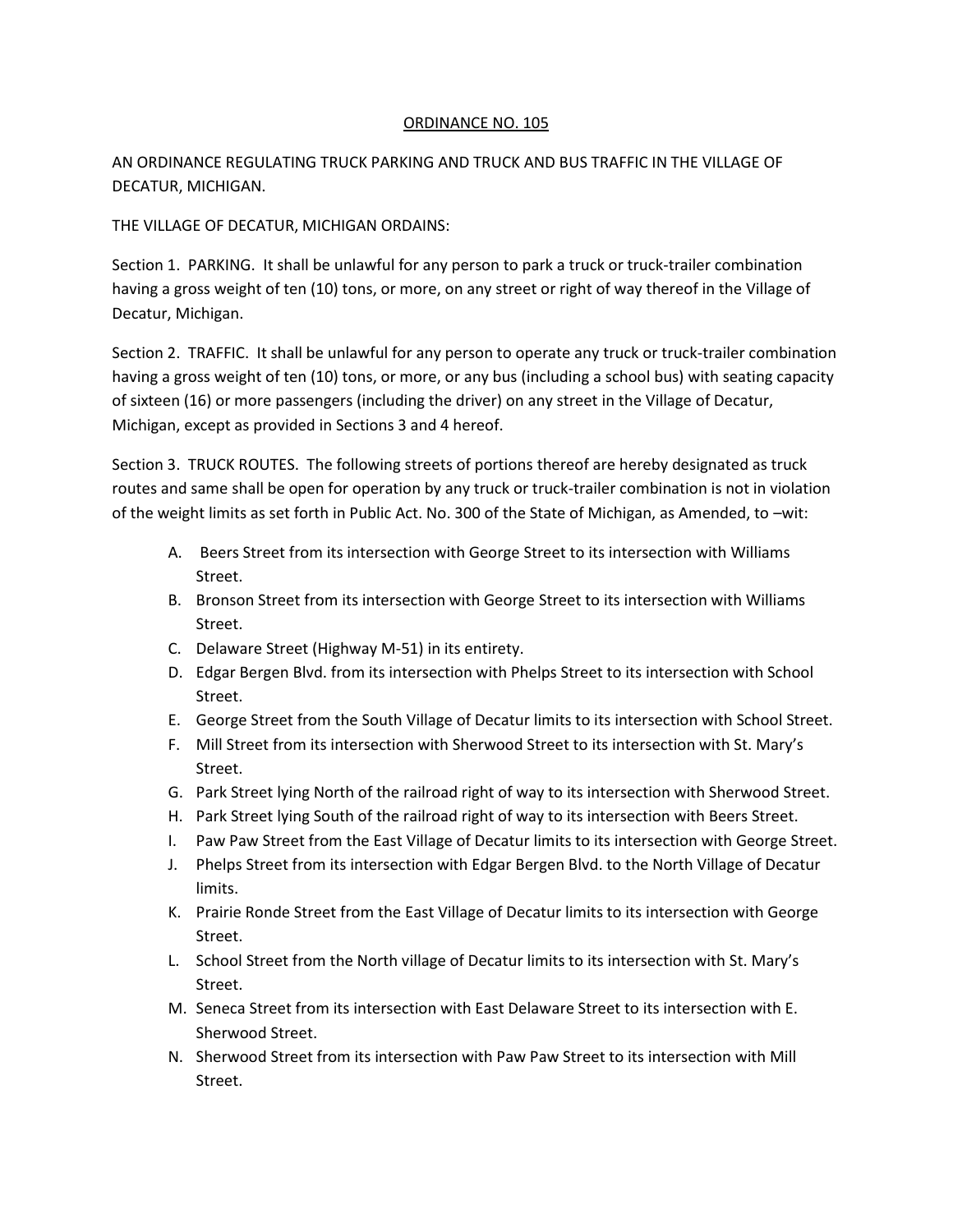- O. St. Mary's Street from its intersection with George Street to the West Village of Decatur limits.
- P. Williams Street (New Swamp Road) from the South Village of Decatur limits to its intersection with St. Mary's Street.
- Q. Any other street in the Village of Decatur, Michigan for the sole purpose of loading or unloading, except Phelps Street from its intersection with Sherwood Street to its intersection with St. Mary's Street where loading and unloading can only be done by trucks of less than ten (10) tons and /or less than thirty (30) feet in length; or participating in or detouring around parades; or detouring around fires, accidents, or road construction; or when special permission is granted from the Village Council of the Village of Decatur, Michigan.

Section 4. BUS ROUTES. The following streets or portions thereof are hereby designated as bus routes, and the same shall be open for operation by any bus (including a school bus) with seating capacity of sixteen (16) or more passengers (including the driver) to-wit:

- A. All streets or portions thereof hereinbefore set forth in Section 3. Hereof.
- B. Austin Blvd. from its intersection with Memory Lane to its intersection with Douglas Drive.
- C. Cedar Street from its intersection with Phelps Street to its intersection with Memory Lane.
- D. Dodge Street from its intersection with Paw Paw Street to its intersection with Michigan Avenue.
- E. Douglas Drive from its intersection with Austin Blvd. to its intersection with Cedar Street.
- F. Edgar Bergen Blvd. from its intersection with Phelps Street to its intersection with Delaware Street (M-51 highway).
- G. Eli Street from its intersection with George Street to its intersection with School Street.
- H. John Street from its intersection with Delaware Street to its intersection with Pine Street.
- I. John Street from its intersection with Delaware Street to its intersection with Pine Street.
- J. Memory Lane from its intersection with Cedar Street to its intersection with Austin Blvd.
- K. Phelps Street from its intersection with Edgar Bergen Blvd. to its intersection with St. Mary's Street.
- L. Pine Street from its intersection with Phelps Street to its intersection with John Street, Douglas Drive and Cedar Street.
- M. Rogers Street from its intersection with Edgar Bergen Blvd. to the North Village of Decatur limits.
- N. Williams Street from its intersection with St. Mary's Street to its intersection with Pine Street.
- O. Any other street in the Village of Decatur, Michigan when loading or unloading athletic teams for athletic contest, and when necessary to detour around fires, accidents, or road construction; or when special permission is granted by the Village Council of the Village of Decatur, Michigan.

Section 5. PENALTY. Any person, firm, or corporation who shall violate any provision of this Ordinance shall be deemed guilty of a civil infraction and shall, upon conviction thereof, be subject to a fine of not